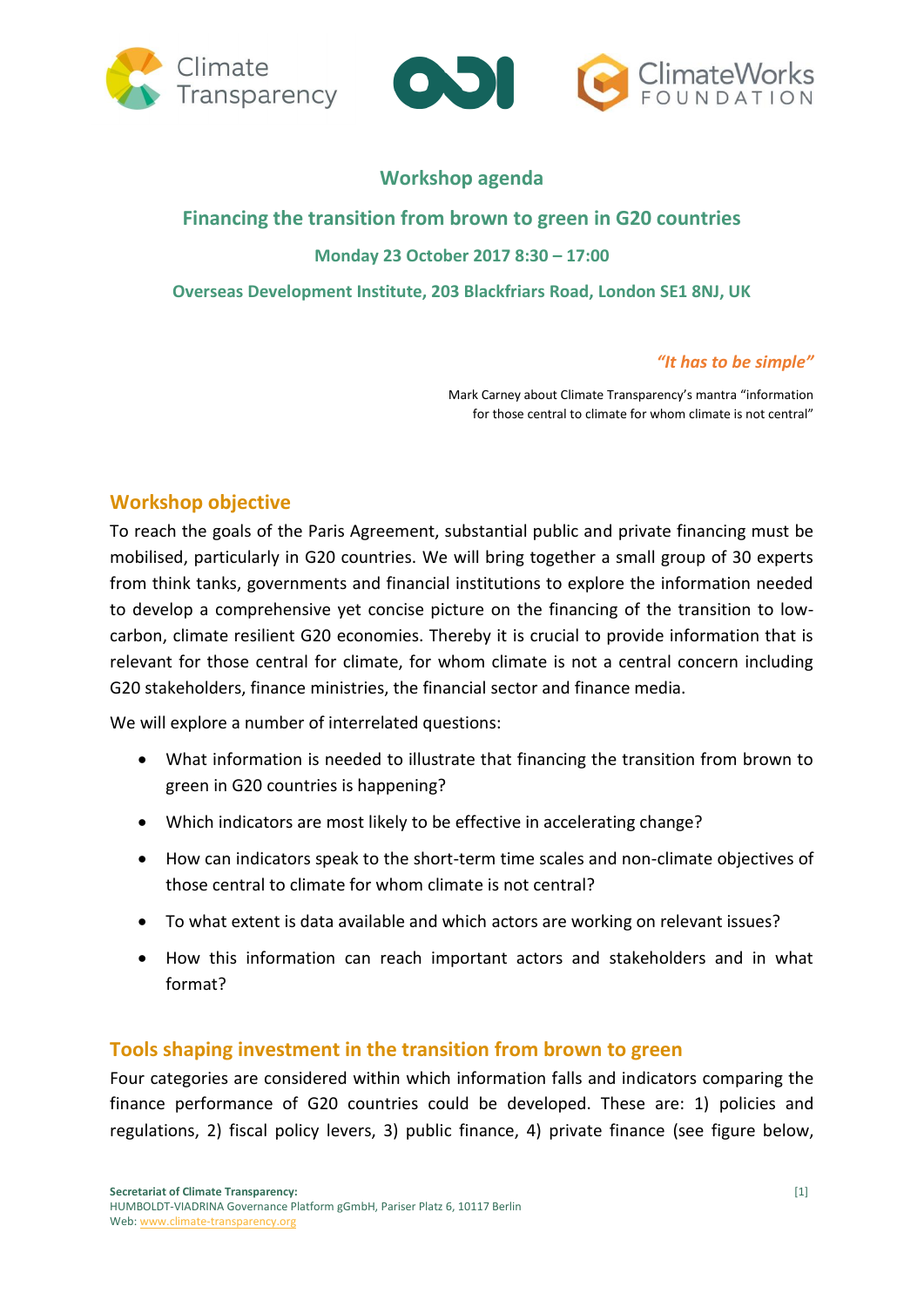

[adapted from: GGBP, 2014\)](http://www.greengrowthknowledge.org/sites/default/files/downloads/resource/Green-Growth-in-Practice-GGBP_0.pdf). In all categories, it is the brown to green progression that

### remains important.



Under Chatham house rule, we will gather frank views from a small group of experts in the field. Building on Climate Transparency's [Brown to Green 2017 report,](http://www.climate-transparency.org/g20-climate-performance/g20report2017/country-profiles) the presentations for each session provided serve as the basis of discussions.

Participants can feed into the **2018 Brown to Green report** and share their work, ideas and explore options for future collaboration.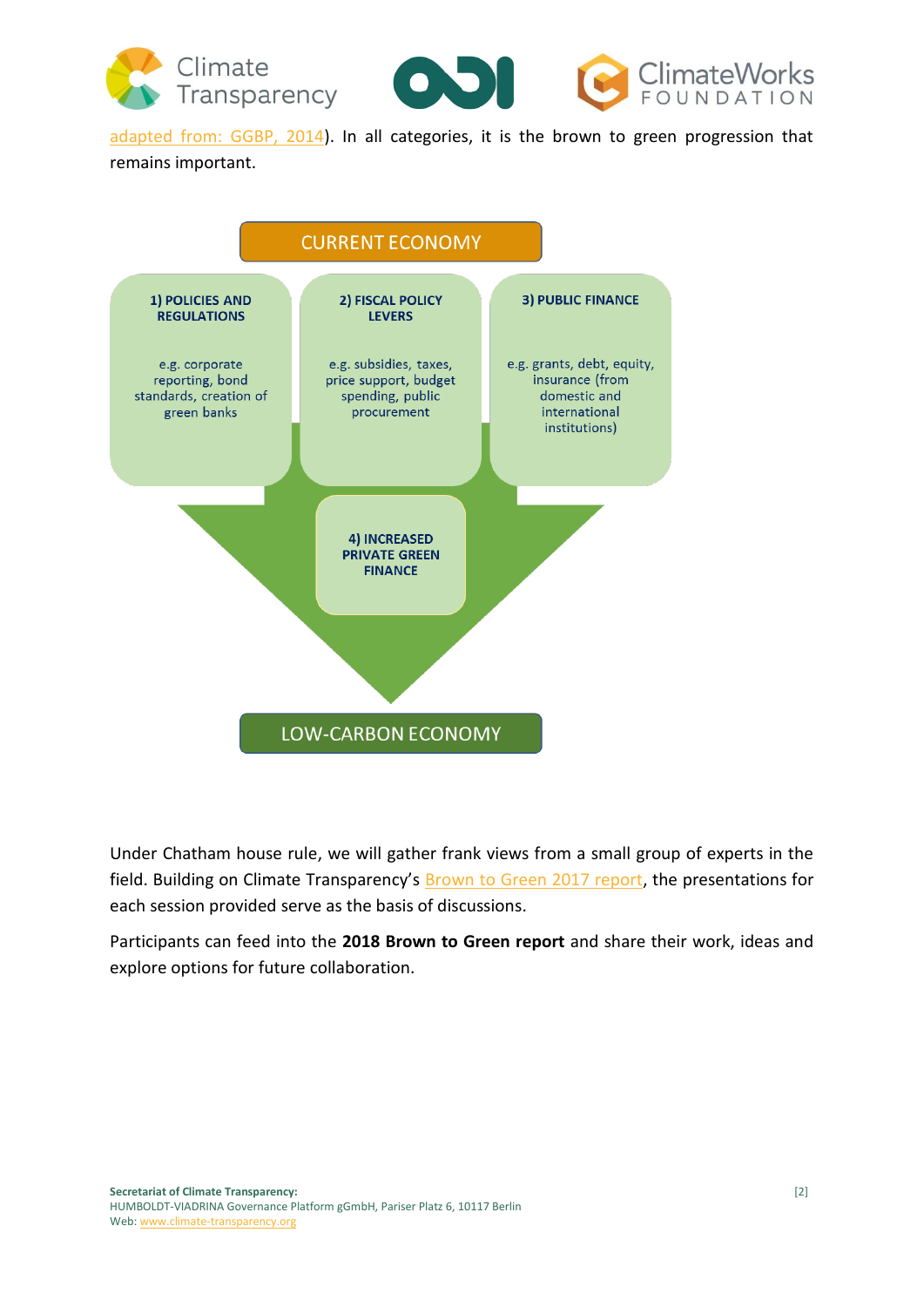



# **Agenda**

| <b>Time</b>     | <b>Agenda</b>                                                                                                                                                                                                   |
|-----------------|-----------------------------------------------------------------------------------------------------------------------------------------------------------------------------------------------------------------|
| $08:30 - 09:00$ | Arrival of participants                                                                                                                                                                                         |
| $09:00 - 09:15$ | Welcome and workshop objectives                                                                                                                                                                                 |
|                 | Gerd Leipold, Climate Transparency                                                                                                                                                                              |
|                 | Shelagh Whitley, Overseas Development Institute                                                                                                                                                                 |
| $09:15 - 10:20$ | <b>Session I: Policies and regulations</b>                                                                                                                                                                      |
|                 | Presentation of potential G20 checklist of policies and regulations greening<br>$\bullet$<br>the financial system and (re)directing finance (10 min)<br>Hannah Schindler, Humboldt-Viadrina Governance Platform |
|                 | Comment on presentation (5 min)<br>٠<br>Kate Levick, Carbon Disclosure Project                                                                                                                                  |
|                 | Two facilitated brainstorming sessions on the further development of a<br>٠<br>policy checklist (30 min)                                                                                                        |
|                 | Facilitators: Kate Levick, Carbon Disclosure Project and Ian Cochran, Institute<br>for Climate Economics                                                                                                        |
|                 | Two-minute pitch from each group - report back and questions (15 min)                                                                                                                                           |
| $10:20 - 11:25$ | <b>Session II: Fiscal policy levers</b>                                                                                                                                                                         |
|                 | Presentation of potential indicators comparing fiscal policy levers of G20<br>$\bullet$<br>countries (10 min)<br>Shelagh Whitley, Overseas Development Institute                                                |
|                 | Comment on presentation (5 min)<br>٠                                                                                                                                                                            |
|                 | Kirsty Hamilton, Chatham House                                                                                                                                                                                  |
|                 | Two facilitated brainstorming sessions (30 min)                                                                                                                                                                 |
|                 | 'Net' carbon prices (combining carbon pricing, taxes and fossil fuel<br>А.<br>subsidies)<br>Jan Corfee Morlot, New Climate Economy                                                                              |
|                 | Fiscal policies levers to support resilience<br>В.                                                                                                                                                              |
|                 | Dileimy Orozco, E3G                                                                                                                                                                                             |
|                 | Two-minute pitch from each group - report back and questions (15 min)                                                                                                                                           |
| $11:25 - 11:55$ | Tea break                                                                                                                                                                                                       |
| $11:55 - 13:00$ | <b>Session III: Public finance</b>                                                                                                                                                                              |
|                 | Presentation of potential indicators comparing public financial flows of G20<br>countries (10 min)                                                                                                              |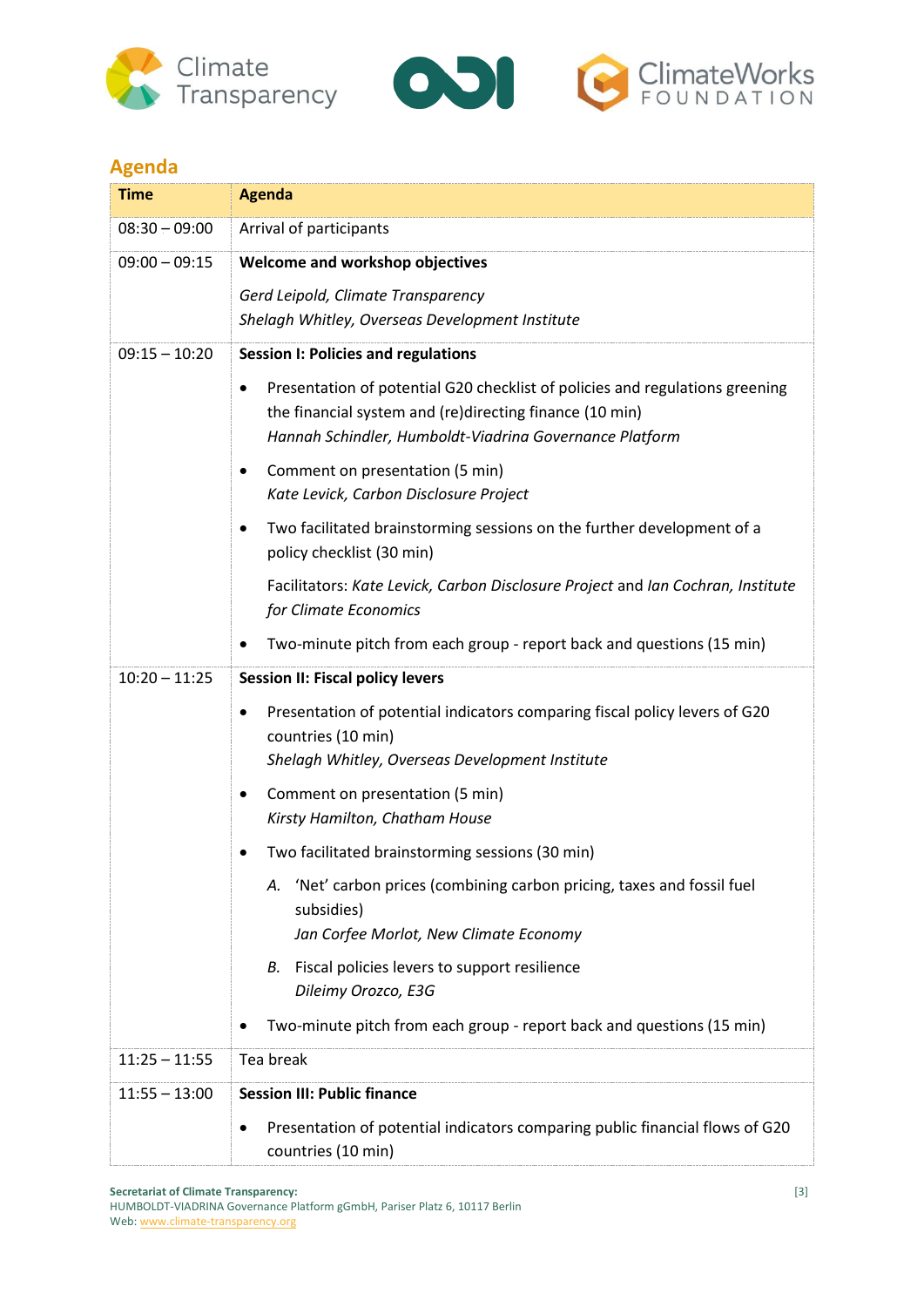





| Time            | <b>Agenda</b>                                                                                                                                                                                                                                                                                                                |
|-----------------|------------------------------------------------------------------------------------------------------------------------------------------------------------------------------------------------------------------------------------------------------------------------------------------------------------------------------|
|                 | Franziska Marten, Germanwatch                                                                                                                                                                                                                                                                                                |
|                 | Comment on presentation (5 min)<br>Sally Tyldesley, CAFOD                                                                                                                                                                                                                                                                    |
|                 | Two facilitated brainstorming sessions (30 min)                                                                                                                                                                                                                                                                              |
|                 | 'Net' Public finance for mitigation<br>А.<br>Luis Zamarioli, Climate Analytics                                                                                                                                                                                                                                               |
|                 | Public finance for resilience<br>В.<br>Eduardo Ferreira, World Bank                                                                                                                                                                                                                                                          |
|                 | Two-minute pitch from each group - report back and questions (15 min)                                                                                                                                                                                                                                                        |
| $13:00 - 14:00$ | Lunch                                                                                                                                                                                                                                                                                                                        |
| $14:00 - 15:05$ | <b>Session IV: Private finance</b>                                                                                                                                                                                                                                                                                           |
|                 | Presentation of potential indicators comparing aspects of private finance of<br>G20 countries (10 min)                                                                                                                                                                                                                       |
|                 | Katharina Lütkehermöller & Mia Moisio, NewClimate Institute                                                                                                                                                                                                                                                                  |
|                 | Comment on presentation (5 min)<br>Padraig Oliver, Climate Policy Initiative                                                                                                                                                                                                                                                 |
|                 | Two facilitated brainstorming sessions (30 min)                                                                                                                                                                                                                                                                              |
|                 | Private project finance<br>А.<br>Mariana Mirabile, OECD                                                                                                                                                                                                                                                                      |
|                 | Green bonds as a share of debt<br>В.<br>Sean Kidney, Climate Bonds Initiative                                                                                                                                                                                                                                                |
|                 | Two-minute pitch from each group - report back and questions (15 min)                                                                                                                                                                                                                                                        |
| $15:05 - 15:35$ | Tea break                                                                                                                                                                                                                                                                                                                    |
| $15:35 - 16:40$ | Impact - providing information relevant to finance actors                                                                                                                                                                                                                                                                    |
|                 | Overall summary of the session discussions                                                                                                                                                                                                                                                                                   |
|                 | Charlene Watson, Overseas Development Institute                                                                                                                                                                                                                                                                              |
|                 | In how far can the proposed indicators create impact? Comments from<br>practitioners (each 5 min.)                                                                                                                                                                                                                           |
|                 | Policies and regulations: Simon Milward, Bank of England<br>Fiscal policy levers: Joel Kenrick, European Climate Foundation<br>Public finance: Alexander Fisher, Federal Ministry for the Environment,<br>Nature Conservation, Building and Nuclear Safety (tbc)<br>Private investment: Martina MacPherson, Standard & Poors |